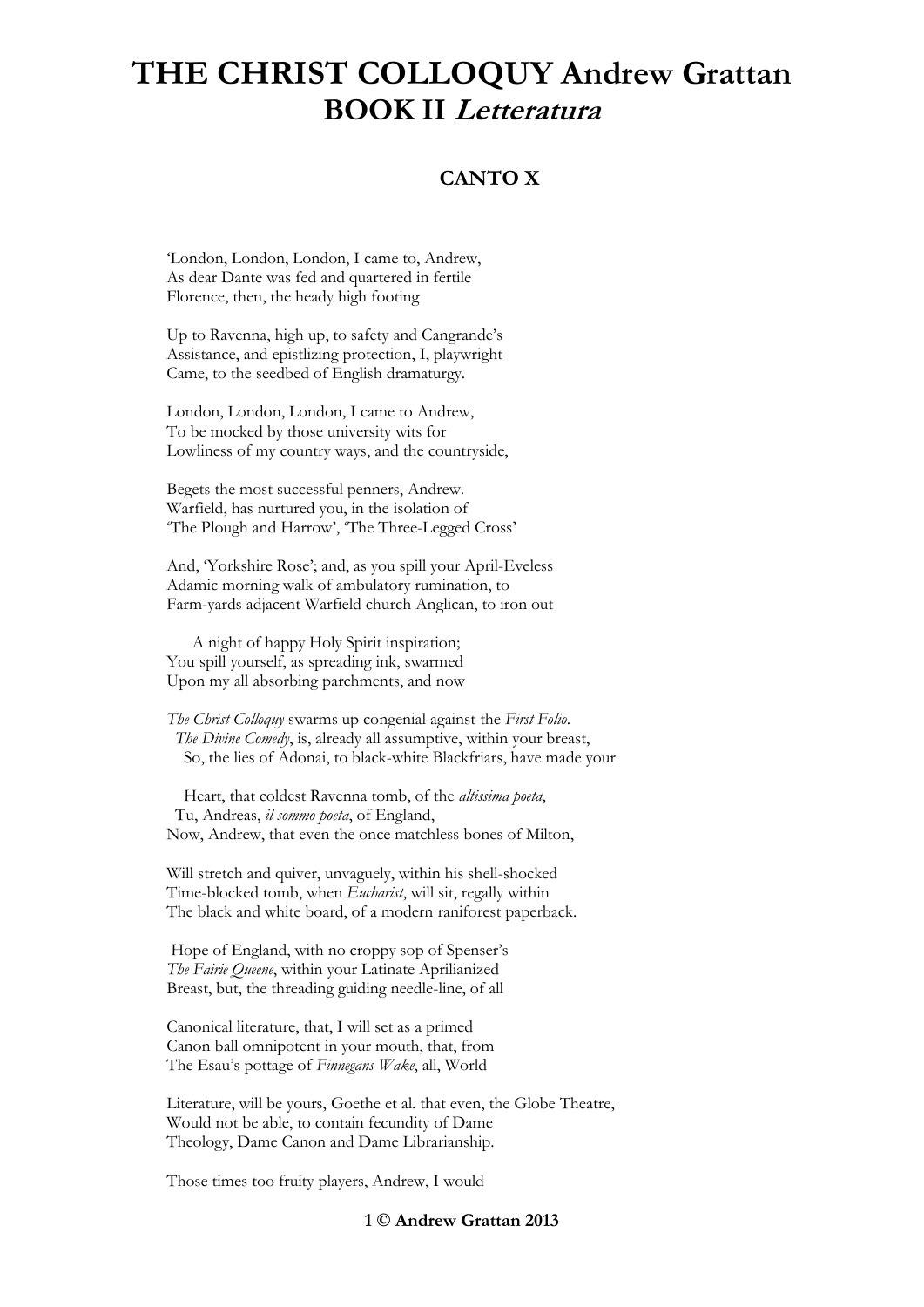Set within your spirit, that you become a playwright Too, Andrew, though, I know that not to be within

Your divine remit. I ask but one impression Of Oberammergau, inspiration, Andrew, and, *A Play upon the Passion, that you will set characters*

Upon my stage, and my lost London, will be lit With the glory of Christ and the Cross and the Companionship of the apostles, that the Globe,

Will be put within your hand'. And Shakespeare Paused, and unsecreting from that gathering cloak, Gave me a ball of mottled blue and brown and green, - the Earth.

'This is the Globe, Andrew, given to me, God the Father, As I gave Him, the Holy Spirit in Ariel, that you, the *Logos*-Globe, Custodian of the *logos*, will become the Canon guardian

Of England, too. Canon out the Western Canon, You too, canonical, second only to me, so that Warfield and Stratford, will hum, with same

Life, and, the sweet threnody, of human pageantry Will throb, with the threnody, of divine pageantry'. And I looked at the *Logos*-Globe, within my hand,

And I spun it round, this isle, this emerald, this England, that I should be field marshal of such Charge-shot. 'Andrew, Chalice of Florence, John Milton

Reared up Classical and Biblical tradition after me, so that The sweet toll of *Lycidas*, was reckonable, with the Universities, but that tongue, has already been given

To you, so all I can give you now, is everything, - my world stage'. And I stretched out my hand, spinning this precious Circumference of humanity, within my feeling fingers,

And, placing my finger, on, Royal Berkshire, I spun the Globe upon its axis there, that I would equipoise Within myself, the most prime tongue, of all mankind.

And, flicking up, within my digits, was a cage, or, Carriage and field and contention, and screeching Alacrity of verbal firefly, flew magically within my

 Flipping fingers, me, the Almighty's Prospero, To the dramatist one. And then I saw, the The flaming urgency electric of words:

'The Two Gentlemen of Verona'; 'The Taming of the Shrew'; '2 Henry VI';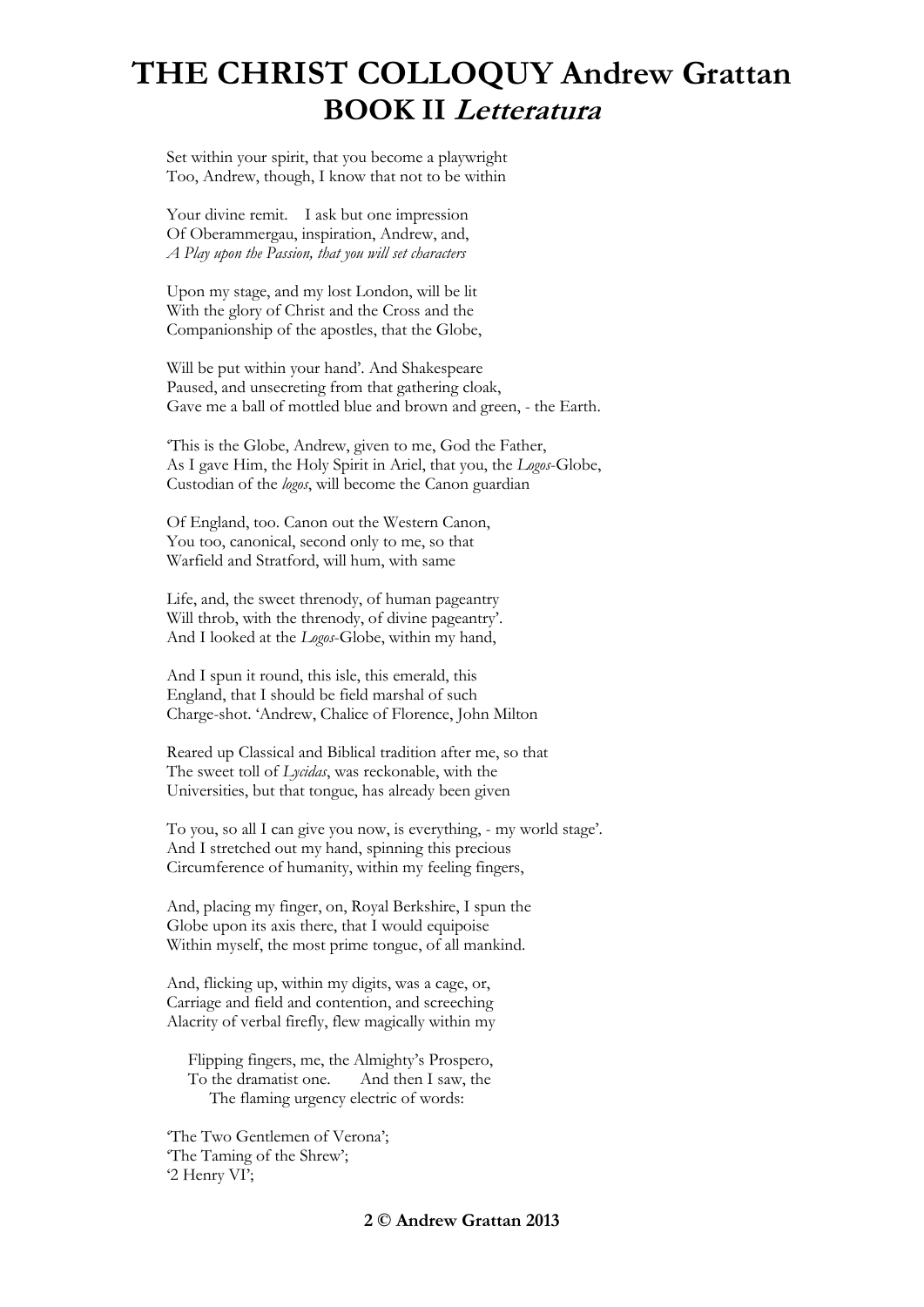'3 Henry VI'; 'Titus Andronicus'; 'The First Part of Henry the Sixth';

'Richard III'; 'Venus and Adonis'; 'The Rape of Lucrece';

> 'The Comedy of Errors'; 'Love's Labour's Lost'; 'Love's Labour's Won';

'A Midsummer Night's Dream'; 'Romeo and Juliet'; 'Richard II';

> 'King John'; 'The Merchant of Venice'; 'Henry IV';

'The Merry Wives of Windsor'; '2 Henry IV'; 'Much Ado About Nothing';

> 'Henry V'; 'Julius Caeser'; 'As You like It';

'Hamlet'; 'Twelfth Night'; 'Troilus and Cressida';

> Sonnets and 'A Lover's Complaint'; Various Poems; 'Sir Thomas More': Passages Attributed to Shakespeare;

'Measure for Measure'; 'Othello'; 'All's Well that Ends Well';

> 'Timon of Athens'; 'King Lear'; 'Macbeth';

'Antony and Cleopatra'; 'Pericles'; 'Coriolanus';

> 'The Winter's Tale'; 'Cymberline'; 'The Tempest';

'Cardenio': A Brief Account; 'All is True';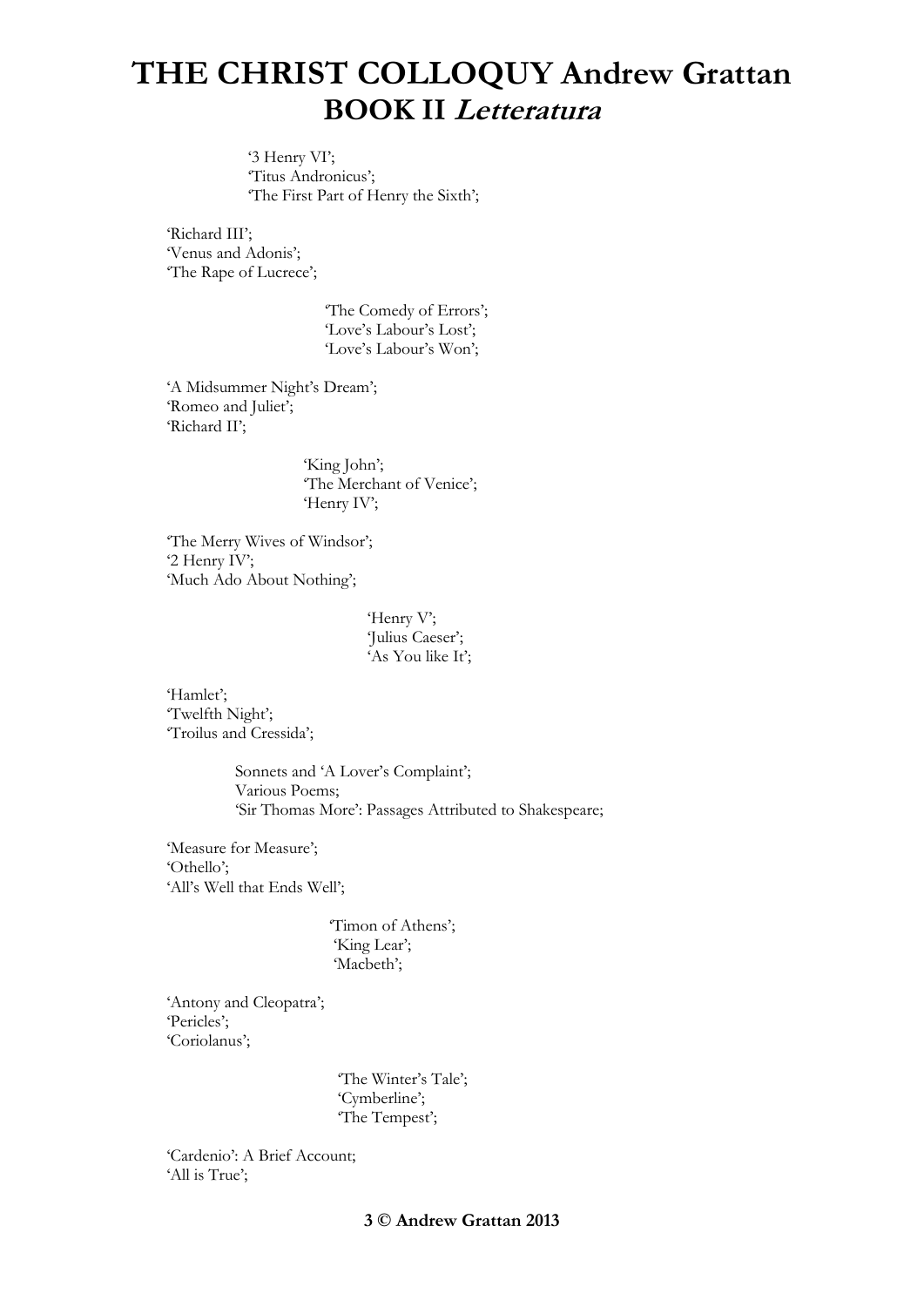'The Two Noble Kinsmen'.

'Let us be two new gentlemen of Verona, Andrew, You too, of the holy soil of England, though, You blood is already cleansing washed, in Ravenna,

And where, the candlelight of mass offerings, Burns crimson in salute to the Alighierian, a low humble Grave, will suit, the gowning of due humility

Swathed, around your comforted middle. I came To London, to court fame, wealth and verbal satiation, But you write, but to honour Triune Godhead sole,

And such purity of intention, will lift you out, T.S. Eliot's False waste land, rising, above all, your eclipsed peers. And as Italy, is twinned eternally with England,

I funnel you, through all ergon, of my work, That we two now, are the too soul players, paired, Who share eternally, eternity, of my Globe World Theatre.

Come to New Southwark, that 'A Play upon the Passion', be in your breast, now'.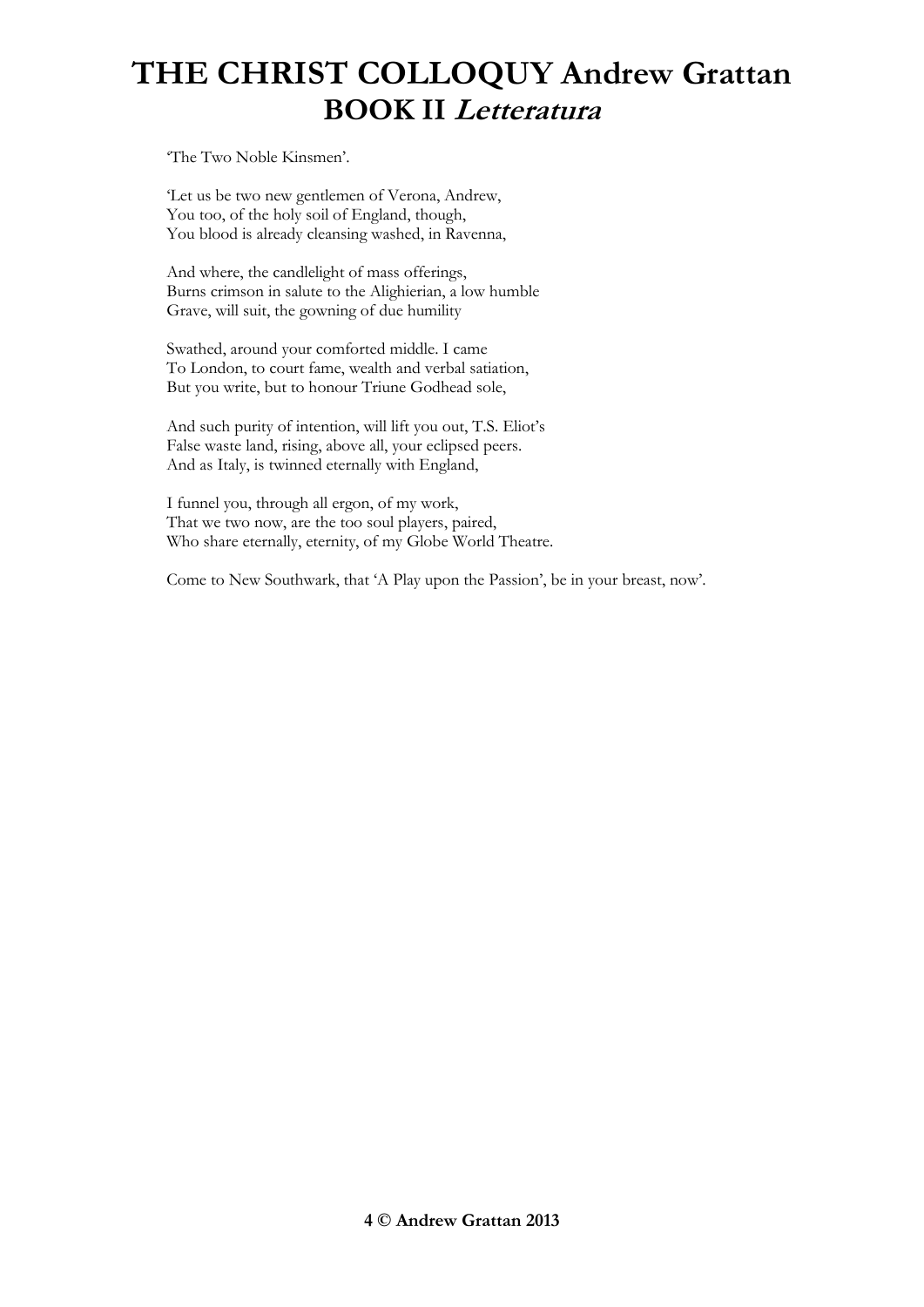### **CANTO XI**

'But, first, Shakespeare, before we slip foot Upon that stage, what, of the winding walk That brought you up to London, -how-, you

Came to glimpse the smog and rain that sleet That would shawl your back as to a heavy tweed? What of birth, babyhood and boyhood, that

Humus humble origins could create one so Absorbing great, a colossus straddling the Old learning and the New, that the human soul

 Delineated by brooding Dante, could be so Transformed into the playwright, who would Debunk even the ancients, till Giambattista Vico's

Swirling chaos, would grip Beckett's hopeless dramas And stop *Rosencrantz and Guildenstern*, too dead, The *logos* besmirched and shattered by proud Joyce, and, the

 Greyhound prophecy, *ortus* of me, courtly Love telemetry of the Arno One, in her Library Fortress of German, Librarianship and Bibliography,

Dante and I, -twins in nervous system reduction, The ache of hearts, despatched by the heroines Of our constitutions and systems, Beatrice, too

Borne off her bier to the angels?' 'And, your court Love to the government of Florence under the Holy Spirit's "House of April"?' And, Shakespeare

Paused: 'Do you not see, that April journey Begun in Eastertide, and the falling fresh April Showers of Chaucer, and your April journey

Is all, but to see the birth of the New Theocratic Age, That Johnson's critical Bloom, will see blossom Out of *Vocatio's* too vocated dappled heart of yours?

The Houses of Florence, and the Bourbons of Naples, held in that Precious and pretentious Harold Acton library, will kneel before Foundation, of a too eternal English presence: *scriptor* et *scripta*,

That the slate city state of Adonai, built on pride, pomp and Booklessness, will unflower wither, before God's true Foundation state: book service and book ministry, my *logos* novice?'

And, I fielded once more, my glorious chrysolite *Logos*-Globe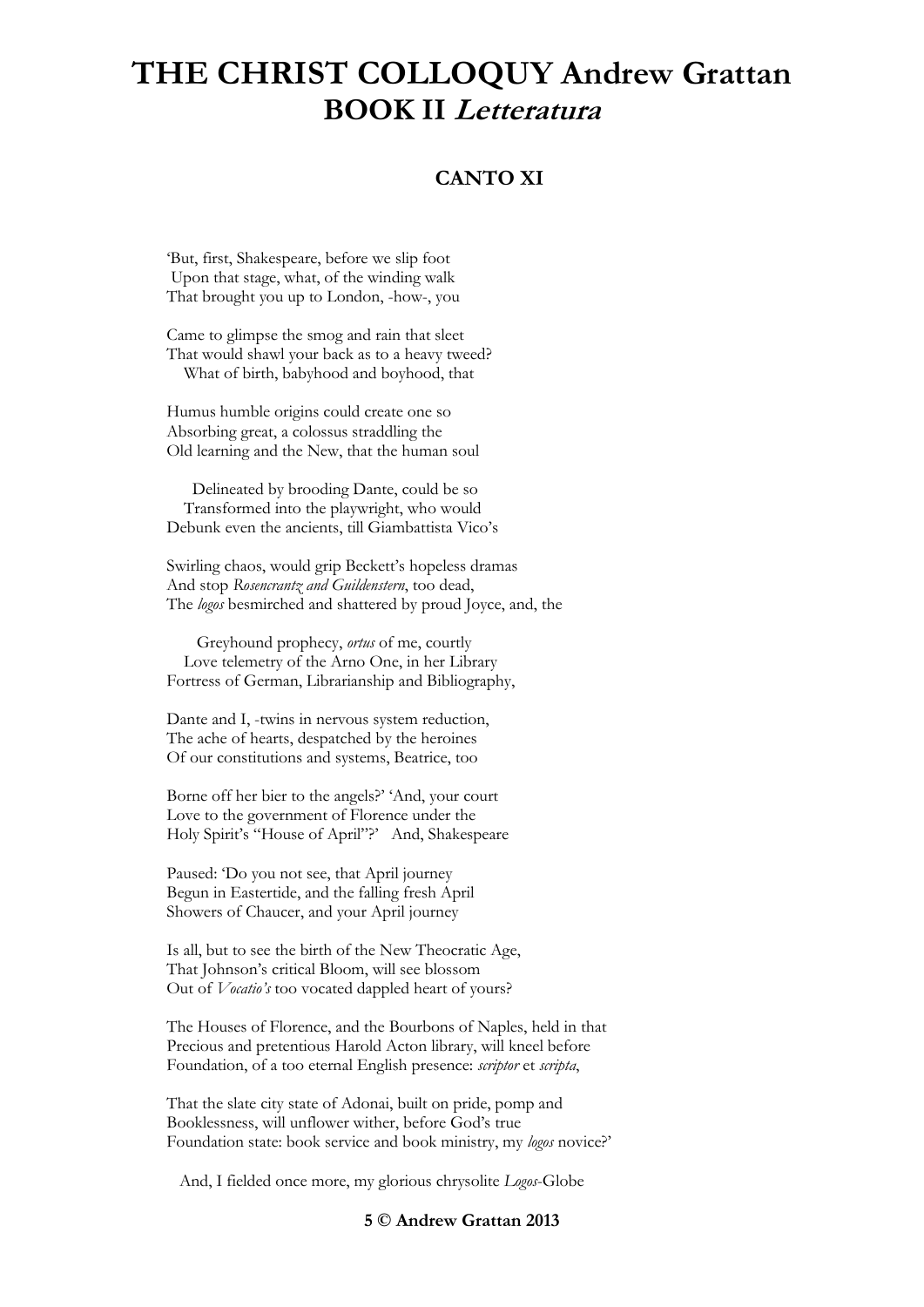Within my fingers, so that a field surging with pulse and Impulse electric: 'Cut out of the tragedy of my life,

 Shakespeare: *Utopia*: Jerusalem et *De Civitate Dei*, The untragedy of tragedies that is the immortal tragedies, The Cross of Christ itself, in the *First Folio*?'

 And pink jolts of flaming pink tracery shot chargingly Within my flickering fingers: 'The Tragedy of Othello' & 'The Tragedy of King Lear'.

 And Shakespeare, quick to bombarding repost: 'And, I would send back to you verbally, Dante's lamp, Andrea, the light-spark, who rejuvenated Dante's Inferno

Back to life: *Commedia; Letteratura*; *Filosofia*; *Teologia*; *Mary*; *Jesus* And *Cielo*, and some Miltonic *magister*

Great original too: Eucharist; *Jesus* and *Ecclesia*; (Or in the *logos* light- '*Vinum*', that Huxley might have A Brave New world again, and England's glossless

Dross be exchanged for diamonds and pearls to set upon The wedding-day head-dress of April, if you win her parents Consent in diamond ring linkage in the green tinged duomo).

True stuff, of a mind-orb of creation comparable to the Alighierian and companionship Englishness to me, that Dante and Shakespeare and 'of the wood', might

Circumstraddle the globe itself, and Joyce and Milton, Spin too, within your panorama and compass, till The shade of him, lodged upon the parabola of attain,

Will ring you up drawingly, into the oxygen of the *Logos* Unbubbled, and Leo the Great, draws you through the Architrave of homiletics and Cardinal Newman's homilies

Breathed out from the dead dark red bricks in that oratory In Oxford, when we step into nucleus and heart Of Letteratura Land, the *First Folio*, of Letteratura Land,

 That will win you stair-step in the helix that spins Circular and circularly, round the ring, at the centre Of Letteratura Land, where redundant Guicciardini,

British Institute of Florence, is dead, entombed, encased. There, you will find, our friendship soul-space and ease, Dante and Beatrice no more, but Andrew and April'…

And Shakespeare paused, and breathed out the flower Smirch of the *logos*, in its Elizabethan great chain perfumery. 'So, I was born, and a spoon was set within my mouth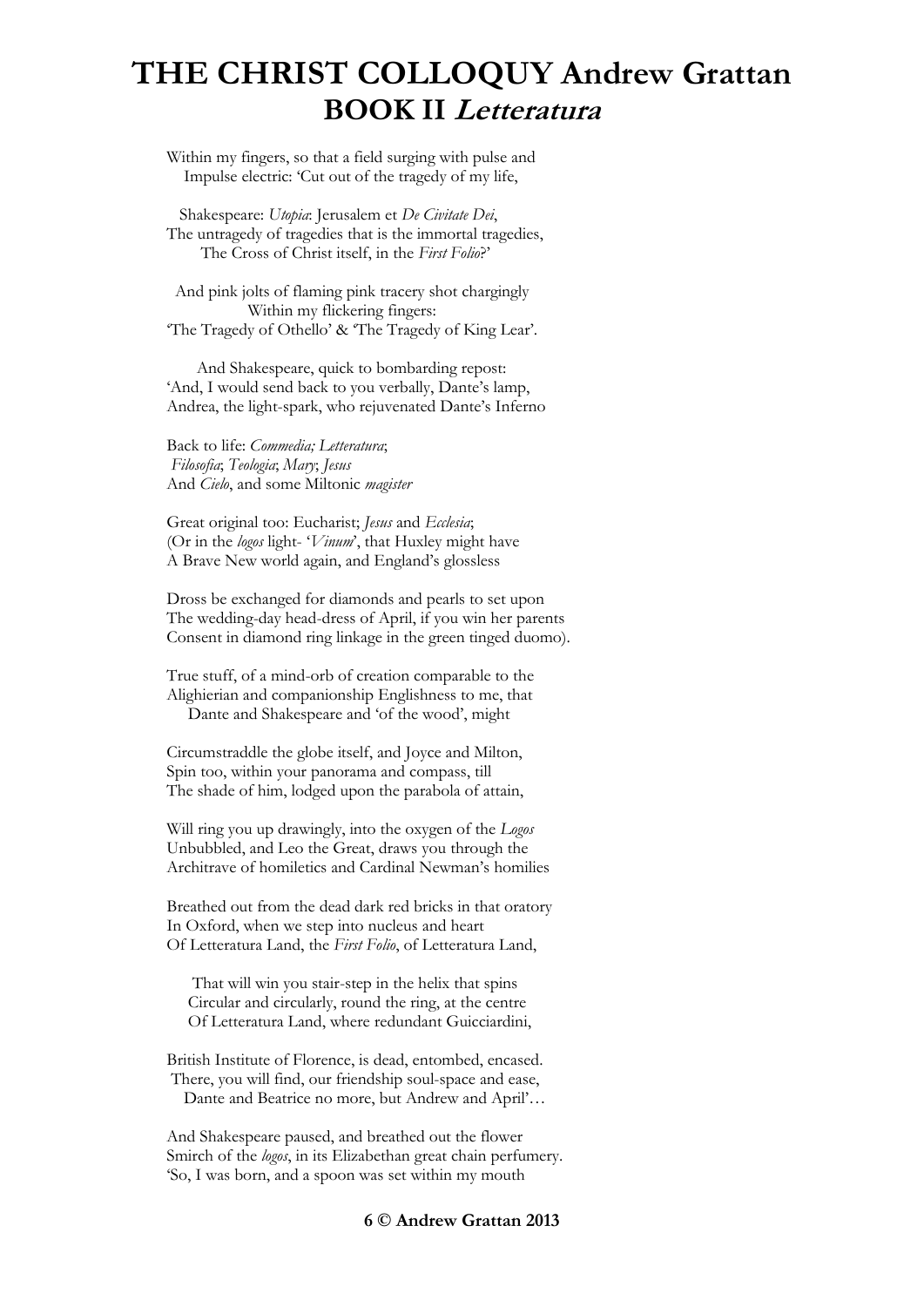Swaddled, with butter and honey, and hare's brains Reduced to jelly, with a white linen cloth upon my Head, born into merry England, to become her

Greatest son and heir, and now you, Andrew, That the isle which blossomed in my period, With orbiting lesser touching of Marlowe,

Will arise again, with the crystallized *logos* Smoothed into the wood of your heart, that There be a crystal kernel, to take to Horton

And Hammersmith and Milton's cottage, when The Aonian mount is rejected full for the seven Hills of Rome, and the Christ-poet, full rises up

Against his Puritan master. The forest of Arden And the Wealden, nestle cosily, with the limber Limbs of the treetops of Warfield, -the Adonai

Choir-wood, before they culled and reaped it. And it is adjacent forestry of Wilde's Lady Bracknell's Wild forest, that confirms you as South Hill Park

Of the North Hill of Caeser's forest; those Shakespearean Streets of Whitegrove, circling amorphously, holy land Of St. Mary's Mead, all Pope's bin field. Then, to

Grammar school a boy, we King Edward Sixing, till, The light Latin lessons, were drilled within our hearts, And the guild of the Holy Cross, established

The death-rites of Adonai in Florence, and the Tomb of *il sommo poeta*, heralded the coming Of the courtly love successor - Andrew 'of the wood'

To floozy Florence. The rhetoric of Fr. Wilfrid has Claimed you for heaven, and Fr. Leo, has claimed Augustus' Virgil, from those *Eclogue* pastorals,

To a *Colloquy*, and Grand Touring has been reclaimed From the park-ball amphitheatre of Beenham forest, To a *Comedy*, and thus to all serendipity; that you

Will be the inheritor of the Park Hall. From the petty School, to King's New School, as you are the New School Critical of that Strand University, and the

Accidence and principles of grammar, would Gildersleeve the Lodge, of the complete shorter Poems of that annotated poet. *Flores Poetarum*

Flourished within me, but *Gas from a Burner*, And *Pomes Penyeach*, was the legacy of your